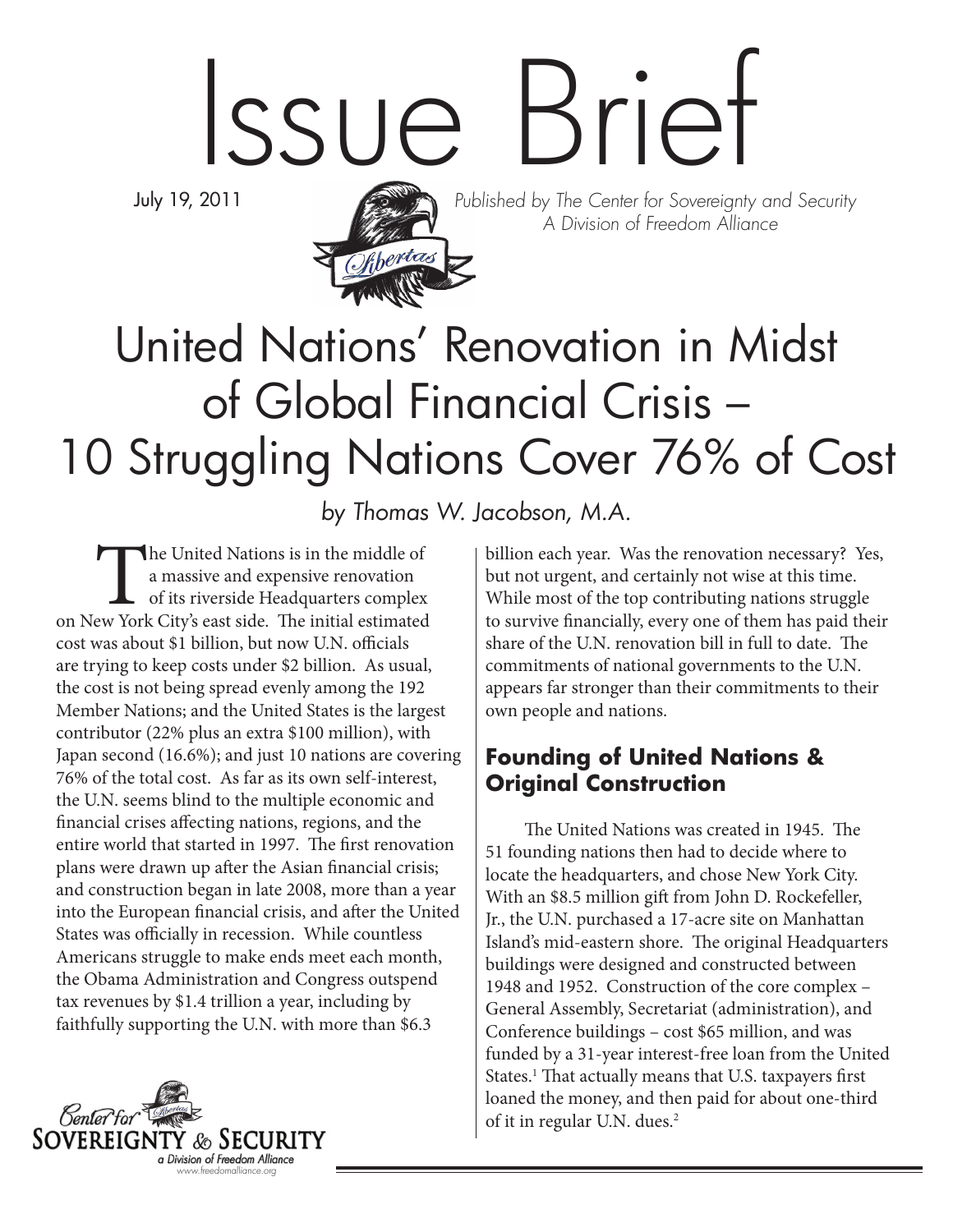#### **Justifications and Plans for Renovations**

Even though the U.N. complex is 60 years old, during about 100 business trips to the Headquarters over the past 12 years, it was clear to me that it continued to serve its purpose well. Yes the vinyl chairs are not comfortable for long meetings, but are still in good shape. Yes the bathrooms are aging, but were still fully functional. Most of the electronics and sound systems were working well, facilitating many meetings every day. Its condition was similar to many office buildings in Manhattan, built during that same era, that provide acceptable office space for thousands of businesses and the national delegations. Surely this renovation was not essential at this time, in view of the present global financial crisis.

Beginning in 1998, U.N. officials and consultants assessed the buildings and prepared plans for renovation. They wanted an upgraded, transformed, classy, "21st century headquarters." Consequently, the U.S. Congress asked the U.S. Government Accounting Office (GAO) to research and report on the matter. The GAO observed, "The buildings … no longer conform to current safety, fire and building codes or to U.N. technologic or security requirements." According to the U.N. Capital Master Plan (CMP), submitted by then Secretary-General Kofi Annan to the General Assembly, the complex needed new electrical wiring, technology and digital transmission infrastructure, lighting, heating and air conditioning systems, fireprevention sprinkler systems throughout, removal of asbestos, and much more. Based on the CMP, the GAO said that, "current building conditions render the headquarters unacceptable for continued long-term use."3 At the end of June 2006, the General Assembly gave final approval for the project.<sup>4</sup>

## **Temporary Housing**

Two critical issues in preparation for renovation were what to do with 6,000 U.N. leaders and staff (in 6 buildings), and the need for multiple large and medium conference rooms with audio and translation capacities for numerous daily meetings. In 2005, the General Assembly asked the SG to assess "the viability of constructing a permanent building on the North Lawn of the premises"<sup>5</sup> – the area covered by grass and statues over the multi-floor garage. About a year later, the GA authorized "up to 77 million dollars for … construction … of a conference swing space building on the North Lawn."6 That day in the Assembly Hall, U.S. Ambassador Mark D. Wallace, Representative for United Nations Management and Reform, said the United States "supported the Capital Master Plan and the badly needed renovations," and hoped to see "careful stewardship of the \$77 million."7 His concern was warranted; the final cost of the Temporary North Lawn Building (TNLB) was \$140 million.<sup>8</sup>

The office and meeting space were resolved as follows:

1. the Secretary-General and 271 leaders and staff would be relocated to the Temporary North Lawn Building (TNLB, then shortened to NLB) as soon as it was completed;

2. most meetings would be held in the new NLB conference rooms that would contain audio and translation services for the standard six languages<sup>9</sup>; 3. 3,000 of the Secretariat staff would be relocated to three nearby office buildings in New York City, off the UN grounds;

4. 2,000 who needed to be on-site would utilize "swing space" in safe areas, particularly the basement floors; and

5. 250 would be relocated to Long Island City.10

The NLB was well designed, and immediately became the offices for top U.N. leaders, and the primary location for many daily U.N. meetings and conferences. However, upon "completion of the Headquarters renovation," the "temporary North Lawn Building" is to be deconstructed, according to the GA.<sup>11</sup>

Why did the U.N. spend \$140 million on a temporary building, especially when the GA originally

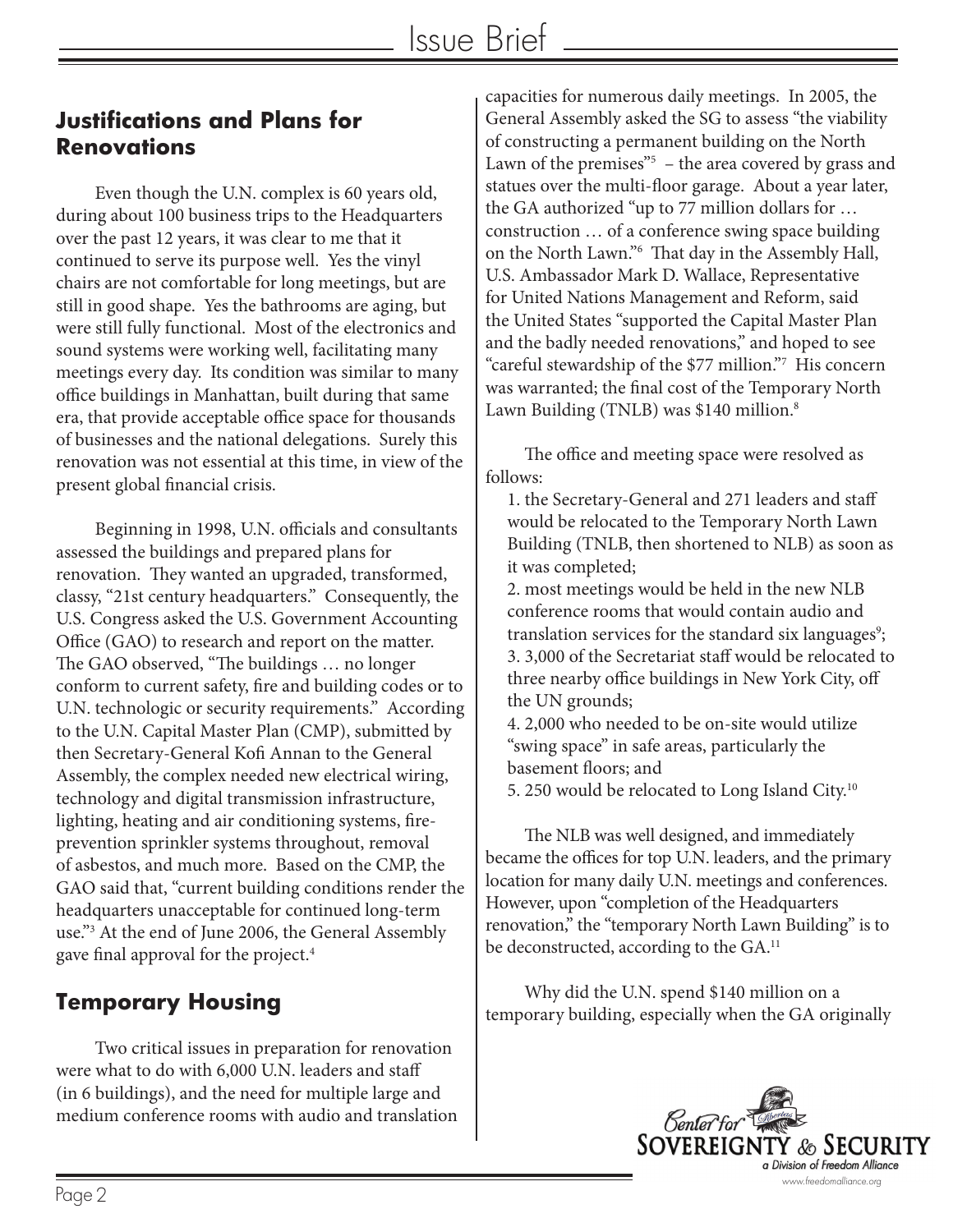asked for a permanent one on the North Lawn area? From my viewpoint during meetings within the NLB, it certainly appears that it could be effectively utilized for decades to come. Why must it be torn down? Since the U.N. needs more conference room space, why not keep the NLB and not build the extra rooms (see below) planned elsewhere in the complex? The U.N. provided no explanation for the decision to deconstruct, or for why the cost doubled.

#### **Costs: Original verses Current Estimates**

Based on the 2002 SG Capital Master Plan, the first project budget approved by the General Assembly was \$1.049 billion, plus an extra \$144 million for a "new large conference room and multi-function hall,"<sup>12</sup> – the NLB could fulfill the additional room

needs – for a total original cost estimate of \$1.2 billion. By the end of 2006, the estimated cost had jumped by \$680 million to \$1.88 billion. Even so, the GA approved it, and exhorted the SG to ensure the project was "completed within the approved budget and the envisaged time schedule."13 Nevertheless, by 2007, the U.N. projected the cost to have increased to \$2.07 billion. That's a \$1 billion, 100% increase, within five years! That means double the cost to U.S. taxpayers and taxpayers of all Member Nations.

The reasons given for monumental escalations in cost are vague – standard for the U.N. – and difficult to comprehend, but the table below shows the general budget details, comparing the 2002 and 2007 estimates, before construction started. After the construction started in 2008, the U.N. has been trying to get the budget below \$2 billion, but is unlikely to succeed.

| <b>Cost category</b>                                                                        | 2002 estimate    | 2007 estimate                          | \$ Increase                                         | % Increase          |
|---------------------------------------------------------------------------------------------|------------------|----------------------------------------|-----------------------------------------------------|---------------------|
| Construction                                                                                | \$537.4 million  | \$964.6 million                        | \$427.2 million                                     | 79.5%               |
| Professional fees<br>and management<br>costs                                                | \$97.6 million   | $$234.5$ million                       | $$136.9$ million                                    | 140.2%              |
| Contingency reserve<br>(unplanned expenses)                                                 | \$143.0 million  | \$199.9 million                        | \$56.9 million                                      | 39.8%               |
| Swing space<br>office space for<br>$6,000$ staff &<br>meeting space<br>during construction) | \$96.0 million   | \$389.9 million                        | \$149.9 million<br>(combined with<br>Scope options) | 62.5%<br>(combined) |
| Scope options<br>(added rooms,<br>security,<br>environmental)                               | $$144.0$ million | Included above<br>under Swing<br>space |                                                     |                     |
| Escalation (inflation)                                                                      | $$175.0$ million | \$278.0 millions                       | $$103.0$ million                                    | 58.9%               |
| Totals                                                                                      | $$1.193$ billion | $$2.067$ billion                       | \$1.018 billion                                     | 85.3%               |

#### **2002-2007 Estimated Cost Increases for U.N. Renovation**<sup>14</sup>

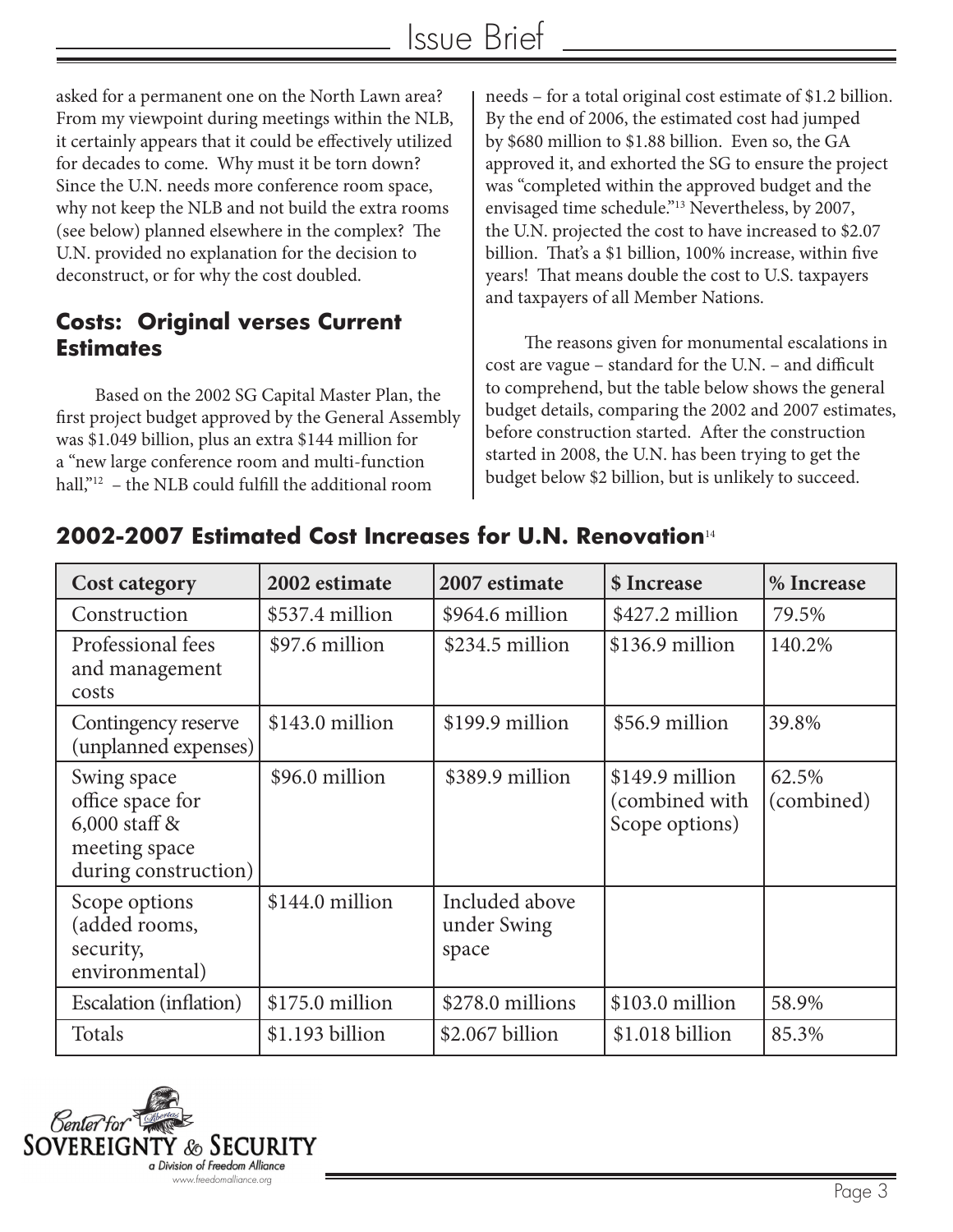How could construction cost estimates increase 80 percent, and overall costs increase by 85%, within a few years during struggling New York City and American economies? The extra \$427.2 million for construction might have been enough to construct the new UN office building (UNDC-5) on a site immediately south of the complex – which could have provided the temporary office and meeting space (swing) – but for which the U.N. cancelled its plans.

Are we supposed to believe that \$234.5 million for professional fees and management costs are legitimate, or even the original \$98 million, or the 140% increase? According to a 2007 GAO report, part of the increase was for \$6.4 million in "additional money for construction manager," and \$9.0 million for "additional experts and studies."15 The most recent 2009 GAO report indicated yet another \$5.0 million was added to the "construction manager's fee," and \$6.0 million for "project administration."16 Sounds like some people are becoming millionaires by capitalizing on this international project!

Why were some of these cost increases not absorbed by the contingency and escalation categories, which should have decreased if the other categories had to increase? According to the 2006 GAO report, the Construction Industry Institute claims that, "the final cost of any project … may vary from plus or minus 20 to 30 percent of the estimate."17 That is far below the 80% increase; and the economy did not improve, it declined. For the 2002 budget, even if cost increases hit 30 percent, the \$318 million in these two categories would have covered it. So what is the U.N. doing with the extra \$478 million – mostly already paid by U.N. Member Nations – that is in the categories covering inflation and contingency costs? The 2009 GAO report showed that half of this amount will be redirected to other areas, including construction, or to reduce the budget, but still leaves a CMP budget of \$1.974 billion.

- Other reasons given for cost increases include: Substantial delays in U.N. management decisions – six years from completion of first CMP to start of construction of NLB and renovation of original buildings;
- Substantial delays in relocating U.N. staff due to

severe inertia;

- Many unexpected or unplanned expenses;
- • Excessive inflation in pre-construction and construction costs; and
- Choosing not to build UNDC-5, and thus incurring at least a \$50 million increase in swing space costs due to higher office rental fees in New York City.

While the renovations were underway, the UN recognized its need for even more "security enhancements" – both during and after the project – that were far beyond the regular UN or CMP budgets. In April 2011, based on the recommendation of the Advisory Committee on Administrative and Budgetary Questions, the GA authorized \$100 million. The U.N. looked to its host country, and the United States decided to "cover all costs related to the security enhancements."18

The renovation is well underway, resulting in an almost complete gutting of the Secretariat building, including removal of 5,040 window panels to reduce energy consumption and improve "safety and security.<sup>"19</sup> The new building will be energy efficient, and provide better protection against potential explosions, including "vehicle-borne explosive devices," which is why the "parking (area) under the General Assembly Building" will be removed.<sup>20</sup>

A final thought on costs: The U.S. Government should require the U.N. to provide a detailed breakdown of the CMP budget and expenses (just as Congress is required to do for the U.S. budget, for each and every line item), both to the United States and all Member Nations. The GAO is dependent upon the U.N. to provide documentation, but the information is too general to make accurate or astute judgments.

# **Who Pays for It All?**

In 1948, it was the United States that took the

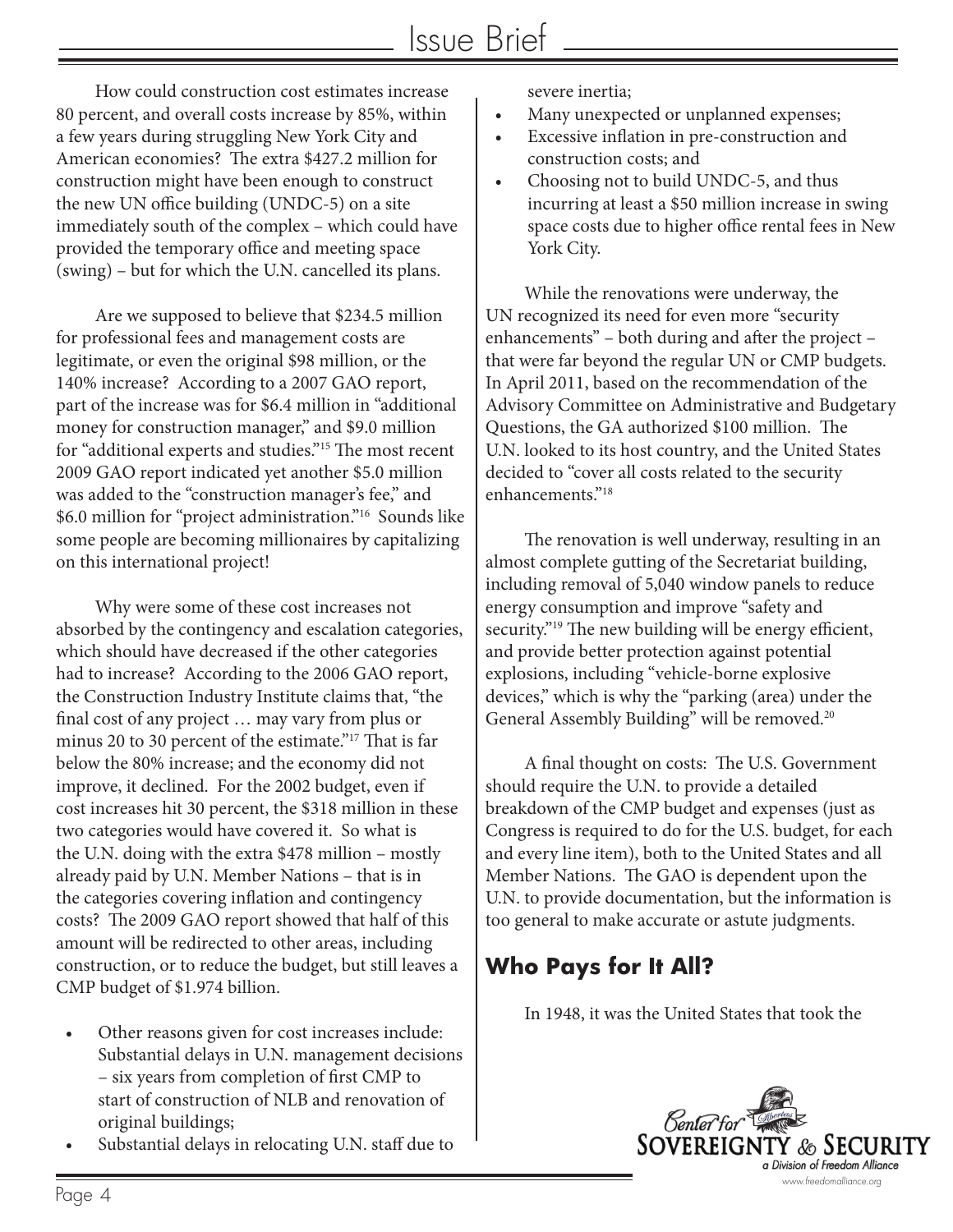initiative to provide an interest-free loan to construct the three main U.N. headquarters buildings. The U.N. considered three options for funding the present renovations: (1) assessments for cash payments from all 192 Member Nations, at the same scale as, and in addition to, the annual regular U.N. budget assessments; (2) loans, preferably interest-free, from one or more Member Nations; and (3) commercial bond offerings. In 2005, based on the original estimates, the United States offered to loan the U.N. \$1.2 billion, with an interest rate not to exceed 5.54 percent, for a 5 to 30 year period. However, the U.N. calculated that, for a 25-year loan, "total principal and interest ... would amount to \$2.511 billion"<sup>21</sup>; thus, the GA never gave approval for the loan.

The payment plan approved by the General Assembly to cover the costs of the CMP – including design, planning and pre-construction costs, plus construction of the temporary North Lawn Building (NLB) – was direct assessments on Member Nations based on their 2007 percentages of the regular budget contributions.22 At the end of 2006, the GA decided to give Member Nations two payment options: a onetime upfront payment in 2007, or five equal annual payments. Also, to ensure necessary funds were on hand, the GA authorized a "letter of credit" and a corresponding additional assessment on nations for their share of the funds borrowed.<sup>23</sup>

The U.N. began assessing Member Nations modest amounts in 2003 for the planning process, and the full assessments started in 2007 and continue through 2011. Amazingly, two nations, the United States and Japan, will cover 38% of the cost; and ten nations – adding Germany, United Kingdom, France, Italy, Canada, Spain, China, and Mexico – will pay 76% of the total cost. Just 30 nations are covering 94.3% of the total cost, and the other 162 Member Nations will pay for less than 6% of the renovation.

|  |  |  |  | Top 10 National Assessments for U.N. Capital Master Plan (2003-2011) |  |  |  |
|--|--|--|--|----------------------------------------------------------------------|--|--|--|
|--|--|--|--|----------------------------------------------------------------------|--|--|--|

| <b>Nation</b>         | 2003-2010 CMP<br><b>Assessments Paid</b> <sup>24</sup> | <b>Annual Payments</b> <sup>25</sup> | Scale % of<br>Assessments <sup>26</sup> | <b>Total Projected</b><br>Assessment |
|-----------------------|--------------------------------------------------------|--------------------------------------|-----------------------------------------|--------------------------------------|
| <b>United States</b>  | \$259,984,075                                          | \$75,534,800                         | 22.000                                  | \$412,874,000                        |
| Japan                 | \$257,857,391                                          | \$57,076,842                         | 16.624                                  | \$314,934,233                        |
| Germany               | \$131,214,826                                          | \$29,448,272                         | 8.577                                   | \$160,663,098                        |
| <b>United Kingdom</b> | \$100,365,727                                          | \$22,804,643                         | 6.642                                   | \$123,170,370                        |
| France                | \$95,794,466                                           | \$21,633,854                         | 6.301                                   | \$117,428,320                        |
| Italy                 | \$77,210,104                                           | \$17,438,239                         | 5.079                                   | \$94,648,343                         |
| Canada                | \$45,088,649                                           | \$10,221,232                         | 2.977                                   | \$55,309,881                         |
| Spain                 | \$44,584,499                                           | \$10,190,331                         | 2.968                                   | \$54,774,830                         |
| China                 | \$39,611,016                                           | \$9,156,878                          | 2.667                                   | \$48,767,894                         |
| Mexico                | \$33,652,683                                           | \$7,749,184                          | 2.257                                   | \$41,401,867                         |
| 10 nation total:      | \$1,085,363,436                                        | \$261,254,275                        | 76.092%                                 | \$1,423,972,836                      |



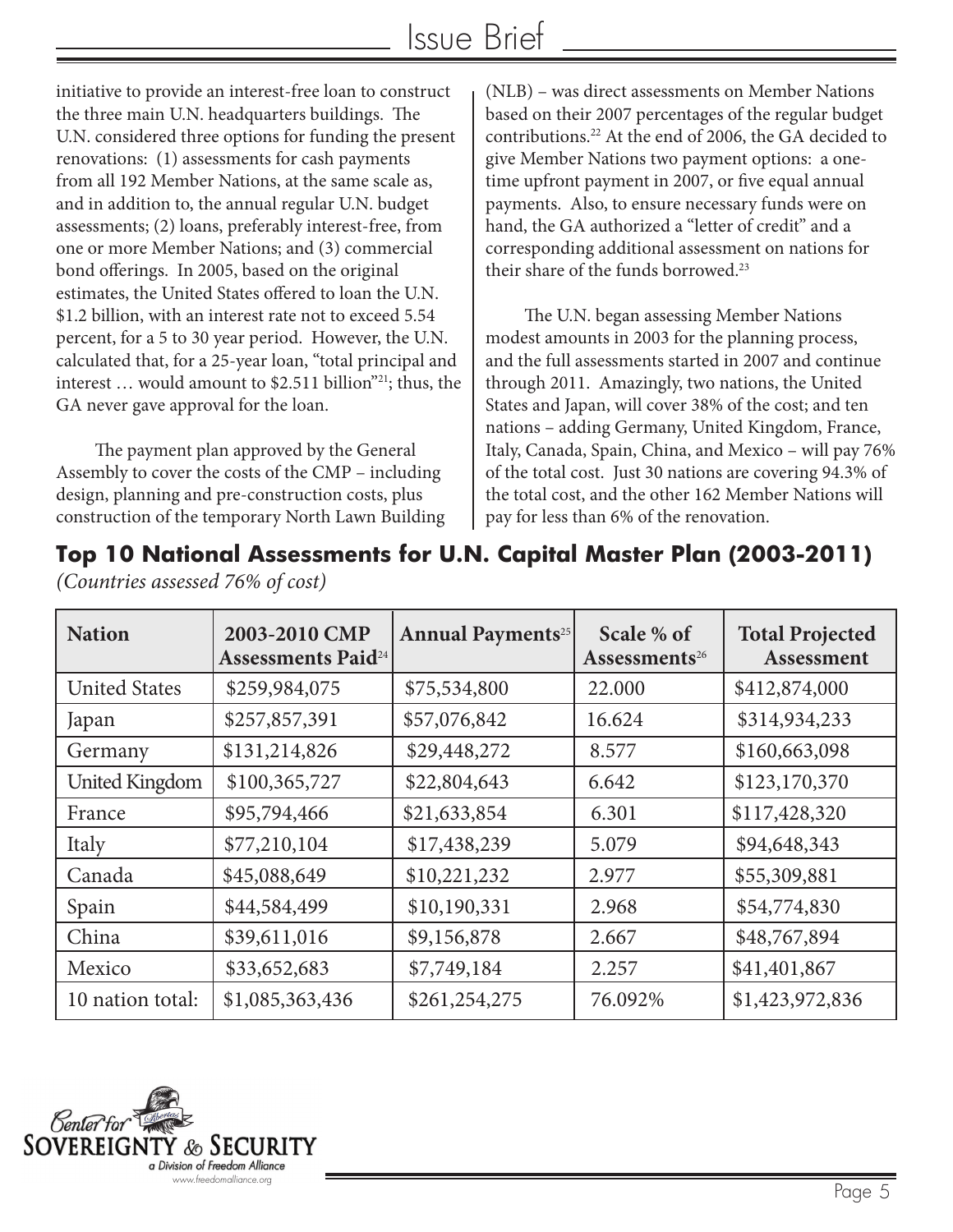As of May 2011, a total of "92 Member (Nations) had paid in full their assessments due and payable" to date, and "95 Member (Nations) had made partial payments," leaving five who had "not yet made any payments to the capital master plan" (small or developing nations).<sup>27</sup>

I think it was unwise for the United Nations to undertake this massive renovation in the midst of a global economic crisis. During this period, the United States, most of the top contributors to this project, and no less than eight European nations are facing great financial difficulties, with some governments near collapse because of excessive public debt. The United States is facing its greatest financial crisis since the Great Depression. The U.S. did not have the funds to give, and like other nations, added to the enormous financial burdens they are placing upon present and future generations by going deeper into debt to make the payments. The cost to U.S. taxpayers like you and me will be \$512 million (including the \$100 million for security improvements) – as part of the more than \$6.3 billion we contribute annually.

It is time for the U.S. and Member Nations to put a magnifying glass to the finances entrusted to the United Nations, and require meticulous accounting, careful independent scrutiny with honesty and integrity, and bold accountability. It should start with this project, now!

Further, it is time for the U.S. and other nations to genuinely evaluate their contributions to the regular budget and numerous other U.N. agency budgets, just as some have already begun to do, deciding to withdraw their annual funding.

\_\_\_\_\_\_\_\_\_\_\_\_\_\_\_\_\_\_\_\_\_\_\_\_\_\_\_\_\_\_\_\_\_\_\_\_\_\_\_\_

*Mr. Jacobson is a Visiting Fellow for the Center for Sovereignty & Security, a Division of Freedom Alliance, and is Executive Director of the Global Life Campaign (www.GlobalLifeCampaign.com).* 

1. "United Nations: Planning for Headquarters Renovation is Reasonable; United States Needs to Decide Whether to Support Work," Report to the Committee on Foreign Relations, U.S. Senate, by U.S. General Accounting Office (GAO), GAO-01-788, June 15, 2001, pp. 17-18.

2. The U.N. Committee on Contributions, of which the U.S. is one member, initially set U.S. dues to the U.N. regular budget at 49.89%, but lowered the rate to 39.89% at the end of 1946 due to strong U.S. objections. For 1954, U.S. dues were reduced to 33.3%, and to 32% by the 1960s, and then ranged between 25% and 30% throughout the 1970s to 1990s. The current rate is 22 percent.

3. Op. cit., "United Nations: Planning," GAO Report, GAO-01-788, Preface letter and pp. 5, 21-22.

4. "Resolution adopted by the General Assembly: 60/282. Capital Master Plan," UNGA, A/RES/60/282 (published 17 August 2006), pg. 2, par. 8.

5. "Resolution adopted by the General Assembly: 59/295. Capital Master Plan," UNGA, A/RES/59/295 (published 31 August 2005), par. 2(d).

6. "Resolution adopted by the General Assembly: 60/256. Capital Master Plan," UNGA, A/RES/60/256 (published 19 May 2006), par. 4.

7. "Acting on Budget Committee Recommendations, General Assembly Adopts … Capital Master Plan," UNGA, Department of Public Information, News and Media Division, 60th GA Plenary, 79th meeting, 8 May 2006. www.un.org/ News/Press/docs/2006/ga10458.doc.htm

8. "Timeline," January 2010, Capital Master Plan web site. www.un.org/cmp/uncmp/

9. English, French, Spanish, Arabic, Chinese, and Russian.